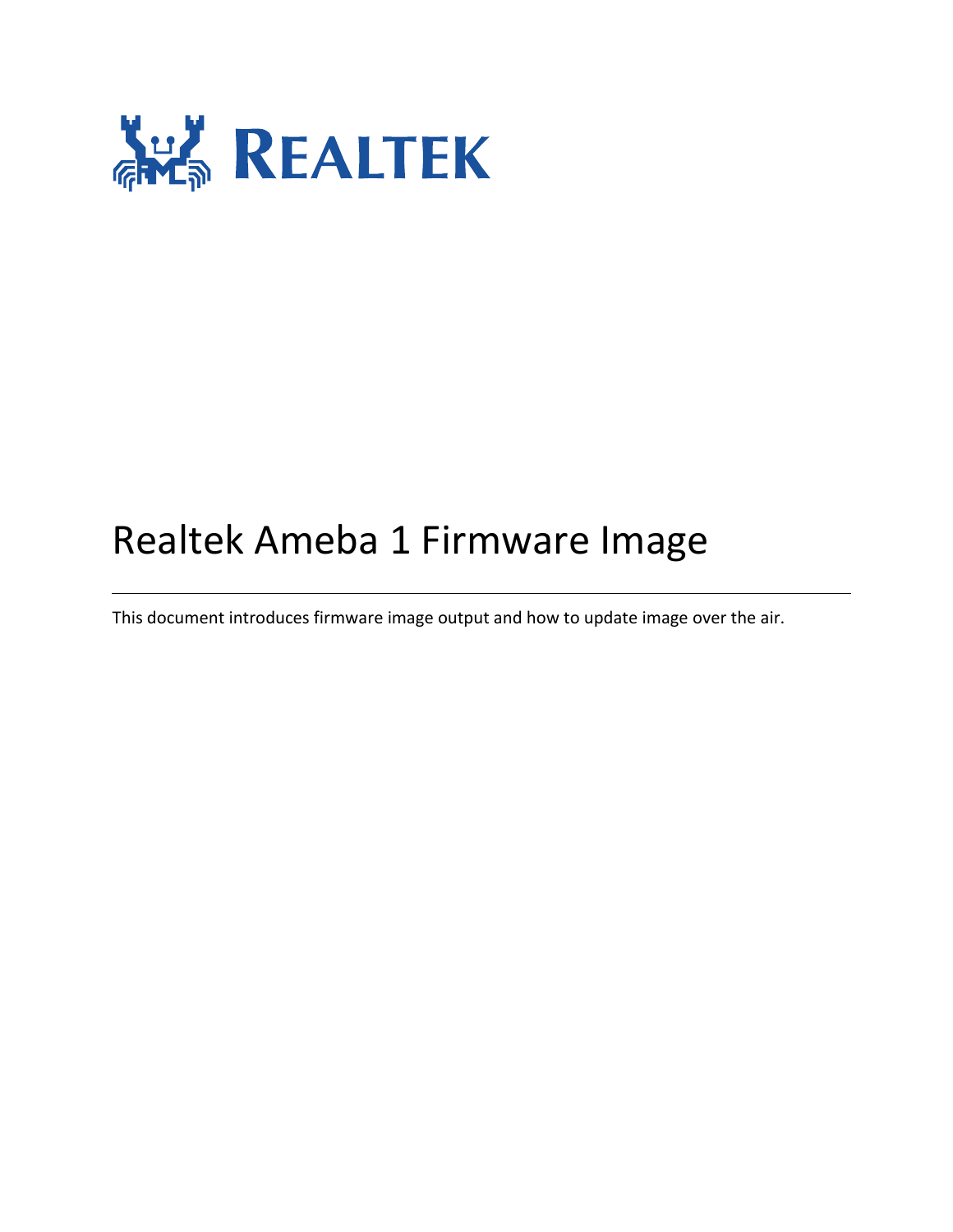

## Table of Contents

| $2^{\circ}$ |       |       |  |
|-------------|-------|-------|--|
|             | 2.1   |       |  |
|             | 2.2   |       |  |
|             | 2.3   |       |  |
| 3           |       |       |  |
|             |       | 3.1.1 |  |
|             | 3.1.2 |       |  |
| 4           |       |       |  |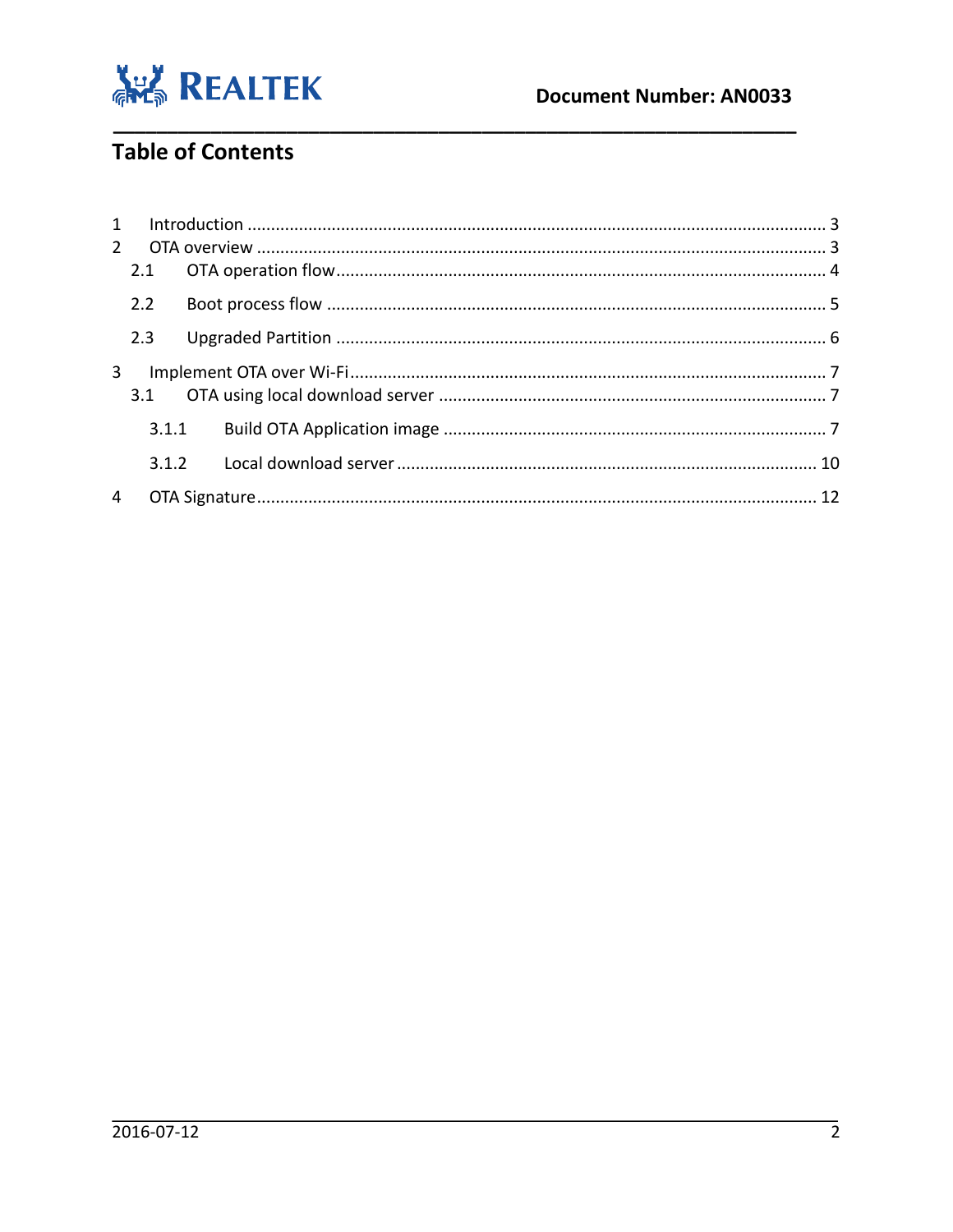

# <span id="page-2-0"></span>**1 Introduction**

Over-the-air programming (OTA) provides a methodology of updating device firmware remotely via TCP/IP network connection.

# <span id="page-2-1"></span>**2 Firmware Image Output**

After building project source files, there are 2 files will be generated automatically. The first is *ram\_all.bin* that is containing boot loader and application image. And the second is *ota.bin* that is application only image. Those two image can be found at *SDK\_folder/project/project\_name/EWARM-RELEASE/Debug/Exe.*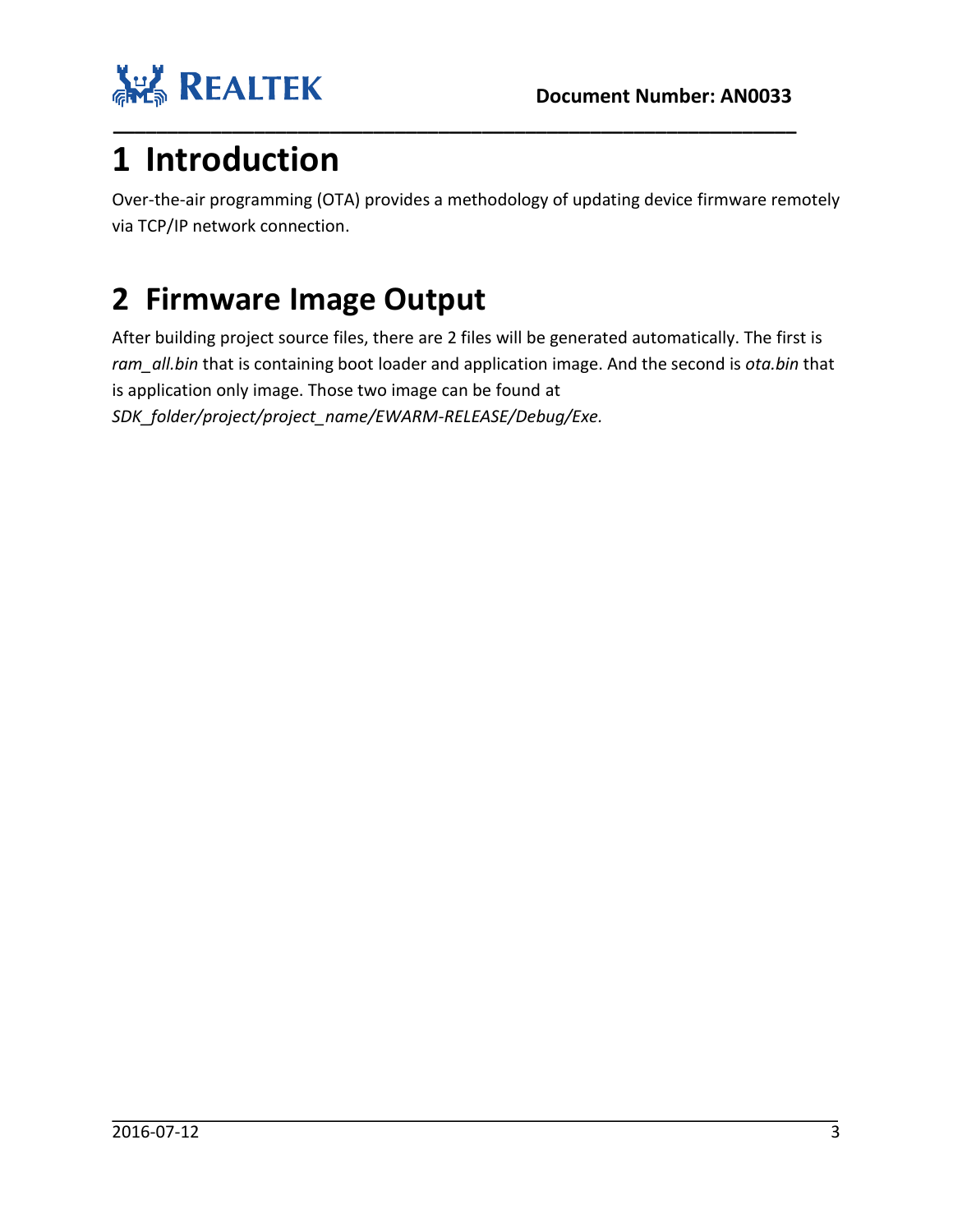



# **3 Firmware Update Over the Air**

## <span id="page-3-0"></span>**3.1Overview**

### 3.1.1 **OTA operation flow**



Note: During the step of "Erase Upgraded (Older) Image2 region", the signature is set to 0xffffffff, which is invalid signature.

Note: OTA updater will change signature of another region from "81958711" to "01958711" when writing signature. Firmware with signature "01958711" is previous version, and with "81958711" is latest updated version.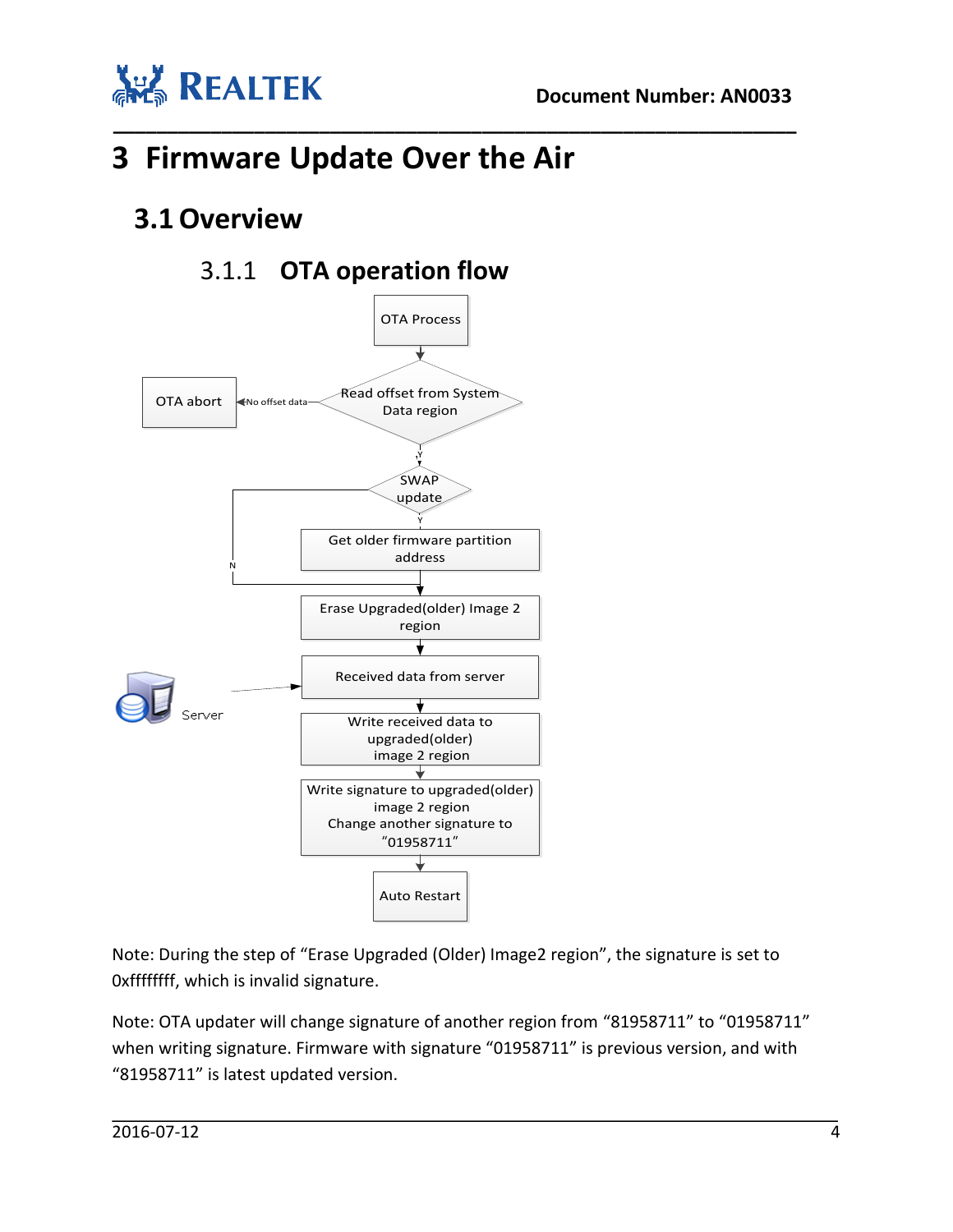

### 3.1.2 **Boot process flow**



<span id="page-4-0"></span>**\_\_\_\_\_\_\_\_\_\_\_\_\_\_\_\_\_\_\_\_\_\_\_\_\_\_\_\_\_\_\_\_\_\_\_\_\_\_\_\_\_\_\_\_\_\_\_\_\_\_\_\_\_\_\_\_\_\_\_\_\_\_\_**

Boot loader will select latest (signature == "81958711") updated image2 and load it to SRAM.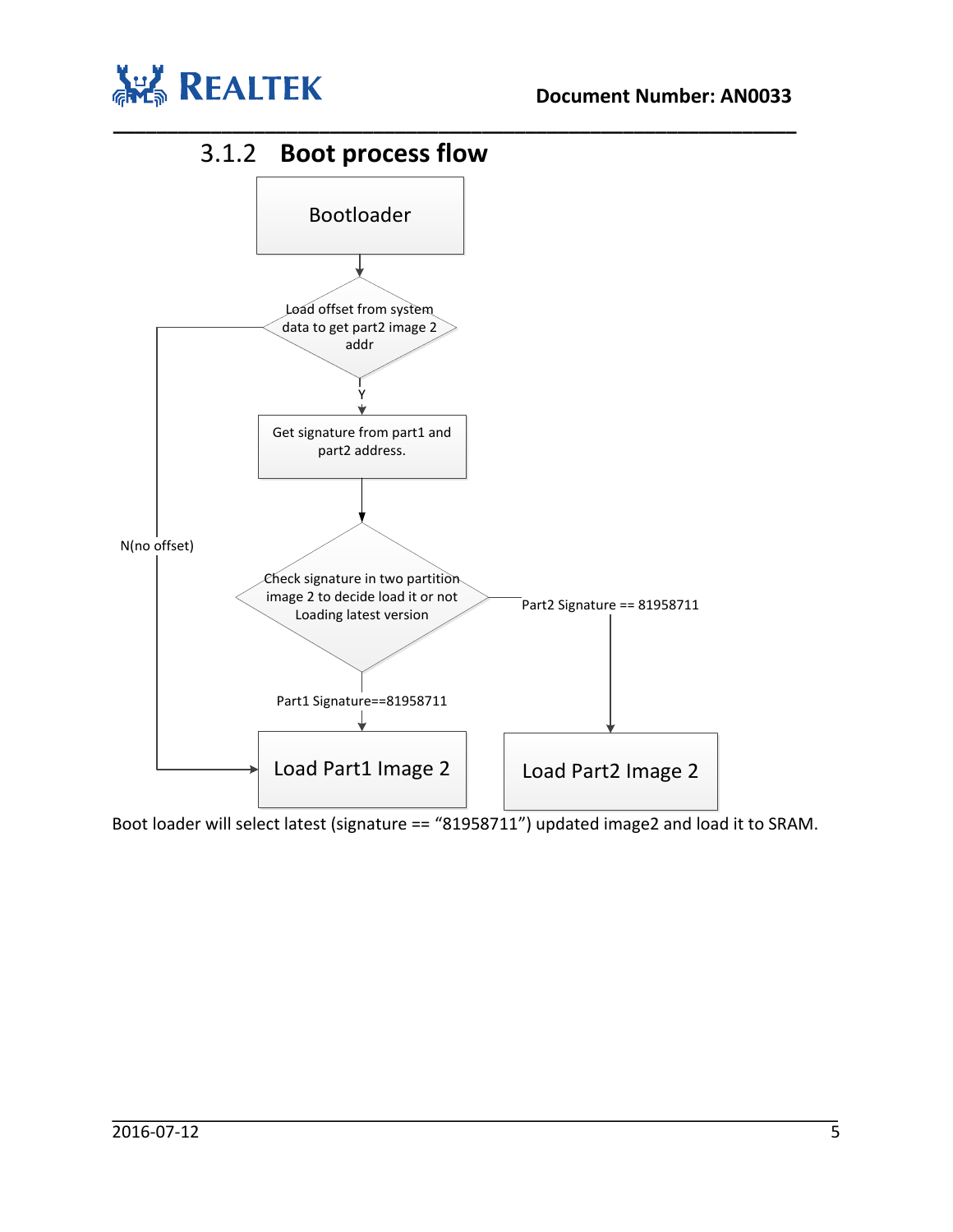



<span id="page-5-0"></span>

In most case, we suggest only updating Upgraded Image 2.

Default Image2 can be updated if set SWAP\_UPDATE in update.c. This behavior may damage another region data, please use this at your own risk.

NOTE: Signature "81958711" is mean latest updated version. "01958711" is previous version. Boot loader will load latest version by default.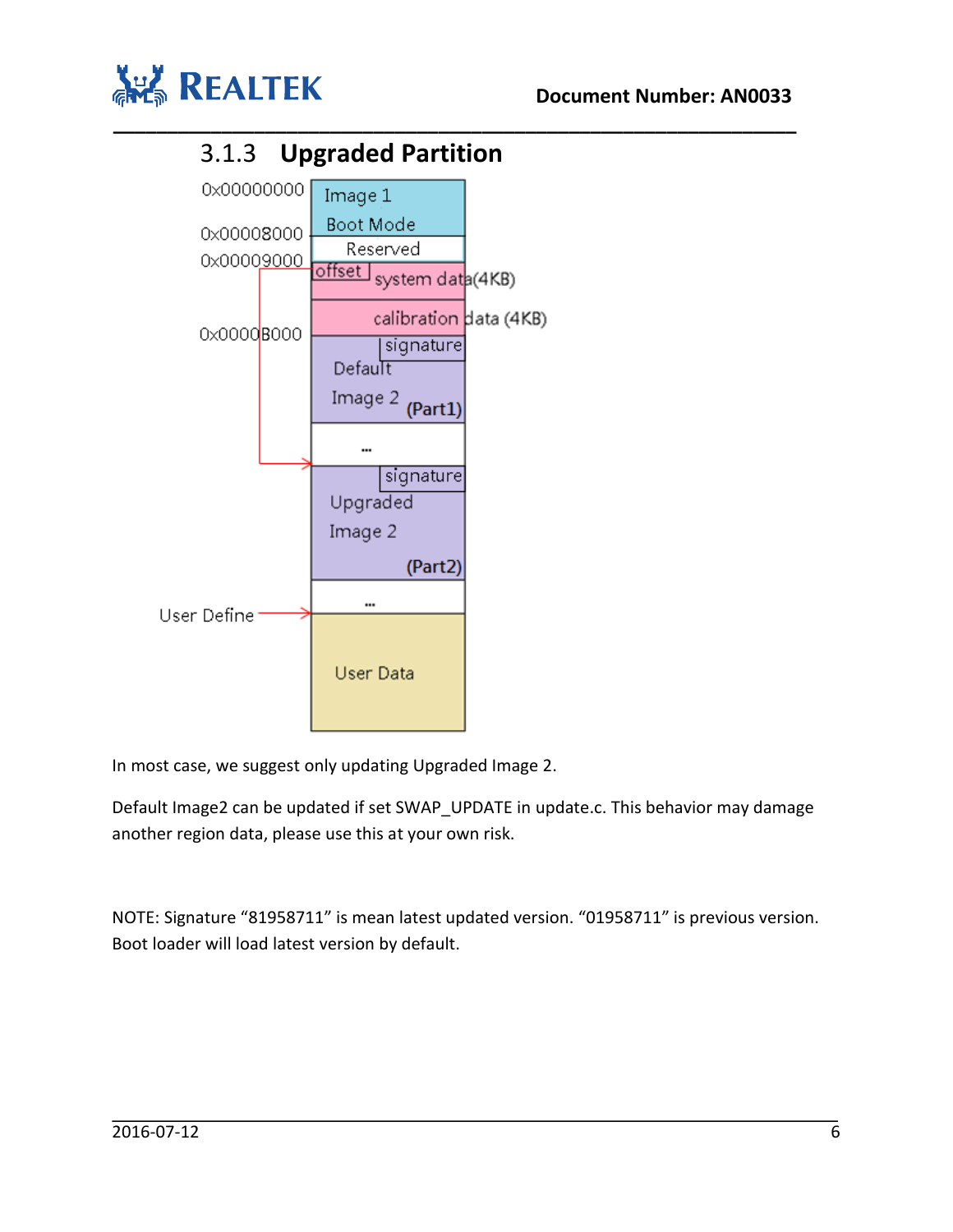

### <span id="page-6-1"></span>**3.2 Implement OTA over Wi-Fi**

#### 3.2.1 **OTA using local download server**

The example shows how device updates image from a local download server. The local download server send image to device based on network socket.

<span id="page-6-0"></span>**\_\_\_\_\_\_\_\_\_\_\_\_\_\_\_\_\_\_\_\_\_\_\_\_\_\_\_\_\_\_\_\_\_\_\_\_\_\_\_\_\_\_\_\_\_\_\_\_\_\_\_\_\_\_\_\_\_\_\_\_\_\_\_**

<span id="page-6-2"></span>Make sure both device and PC are connecting to the same local network.

### 3.2.2 **Build OTA Application image**

#### **Turn on OTA command**

The flag defined in \project\realtek\_ameba1\_va0\_example\inc\platform\_opts.h

//Config in platform\_opts.h #define CONFIG\_OTA\_UPDATE 1

**Define server type = SERVER\_LOCAL in update.c file (path: tools\DownloadServer\).**

//Config in update.c #define SERVER\_LOCAL 1 #define SERVER CLOUD 2 #define SERVER\_TYPE SERVER\_LOCAL

#### **Define SWAP\_UDPATE in update.c file**

//Config in update.c #define SWAP\_UPDATE 1

Enable this will update OTA image to Default (Part1) Image2 region. This behavior may damage another region data, please use this at your own risk.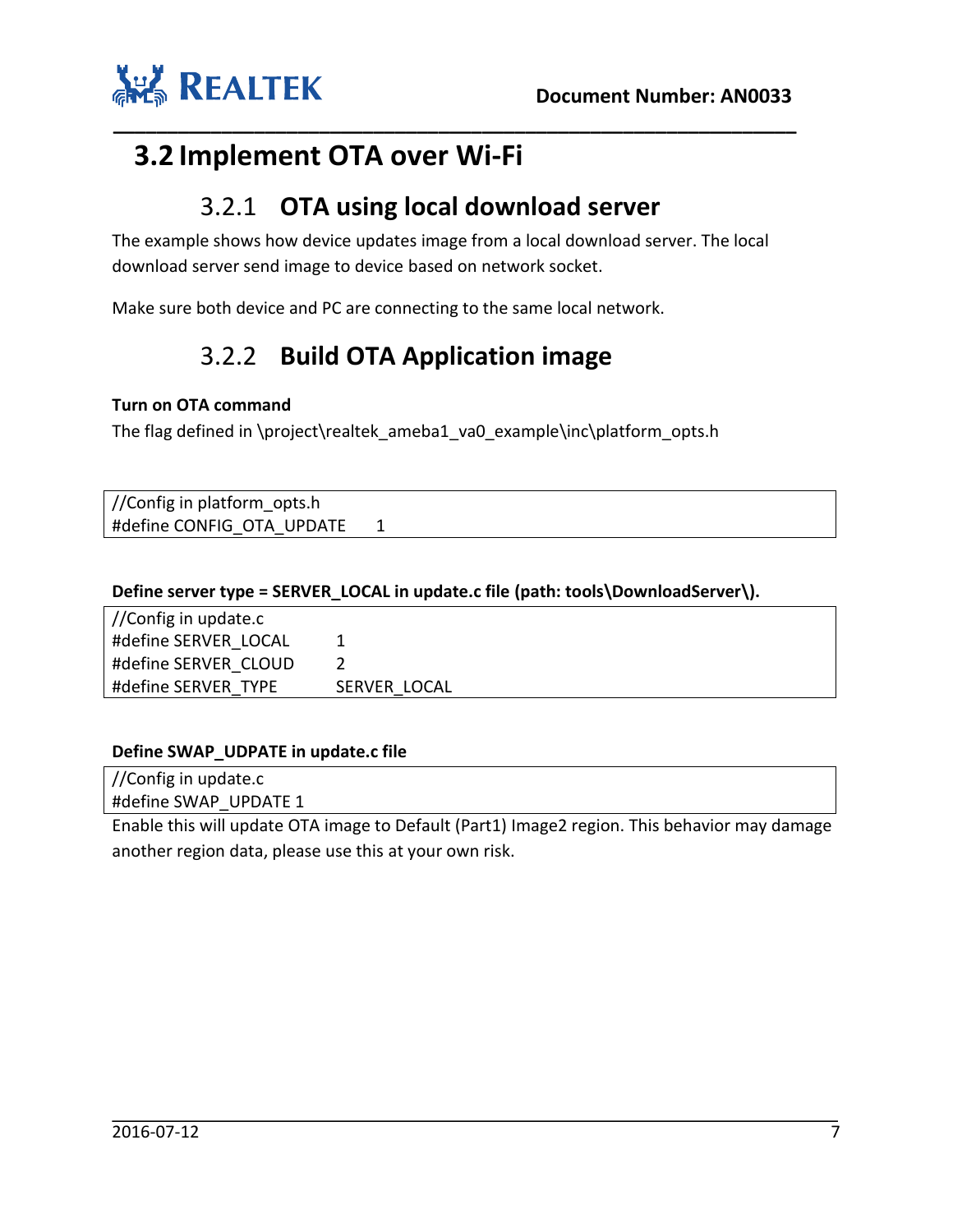

#### **\_\_\_\_\_\_\_\_\_\_\_\_\_\_\_\_\_\_\_\_\_\_\_\_\_\_\_\_\_\_\_\_\_\_\_\_\_\_\_\_\_\_\_\_\_\_\_\_\_\_\_\_\_\_\_\_\_\_\_\_\_\_\_ Write the address of the upgraded image 2 to system data.**

Use the following sample code to write the upgraded image 2 address to system data flash section.

```
Sample code:
#include "flash_api.h"
#define WRITE_OAT_ADDR 1
flash t flash;
//address:0x00080000
Uint32_t ota_addr = 0x00080000;
//boundary check
if((ota_addr > IMAGE_3) && ((ota_addr < (IMAGE_3+Img3Len))) | |
      (ota_addr < IMAGE_3) ||((ota \ addr & 0xff) != 0)||
          (ota \text{addr} == \text{``Ox0)}}
              printf("\n\r[%s] illegal ota addr 0x%x", _FUNCTION_, ota_addr);
              goto update_ota_exit;
       }else
          write_ota_addr_to_system_data( &flash, ota_addr);
```
#### **Read upgraded image 2 address from system data and verify this address**

```
//Config in update.c
static void update ota local task(void *param)
{
 …
  //Get upgraded image 2 addr from offset
  flash_read_word(&flash, OFFSET_DATA, &NewImg2Addr);
  flash_read_word(&flash, IMAGE_2, &Img2Len);
   if((NewImg2Addr > IMAGE_3) && ((NewImg2Addr < (IMAGE_3+Img3Len))) ||
     (NewImg2Addr < IMAGE_3) ||
    ((NewImg2Addr & 0xfff) != 0)||
    (NewImg2Addr == "0x0)) goto update_ota_exit;
```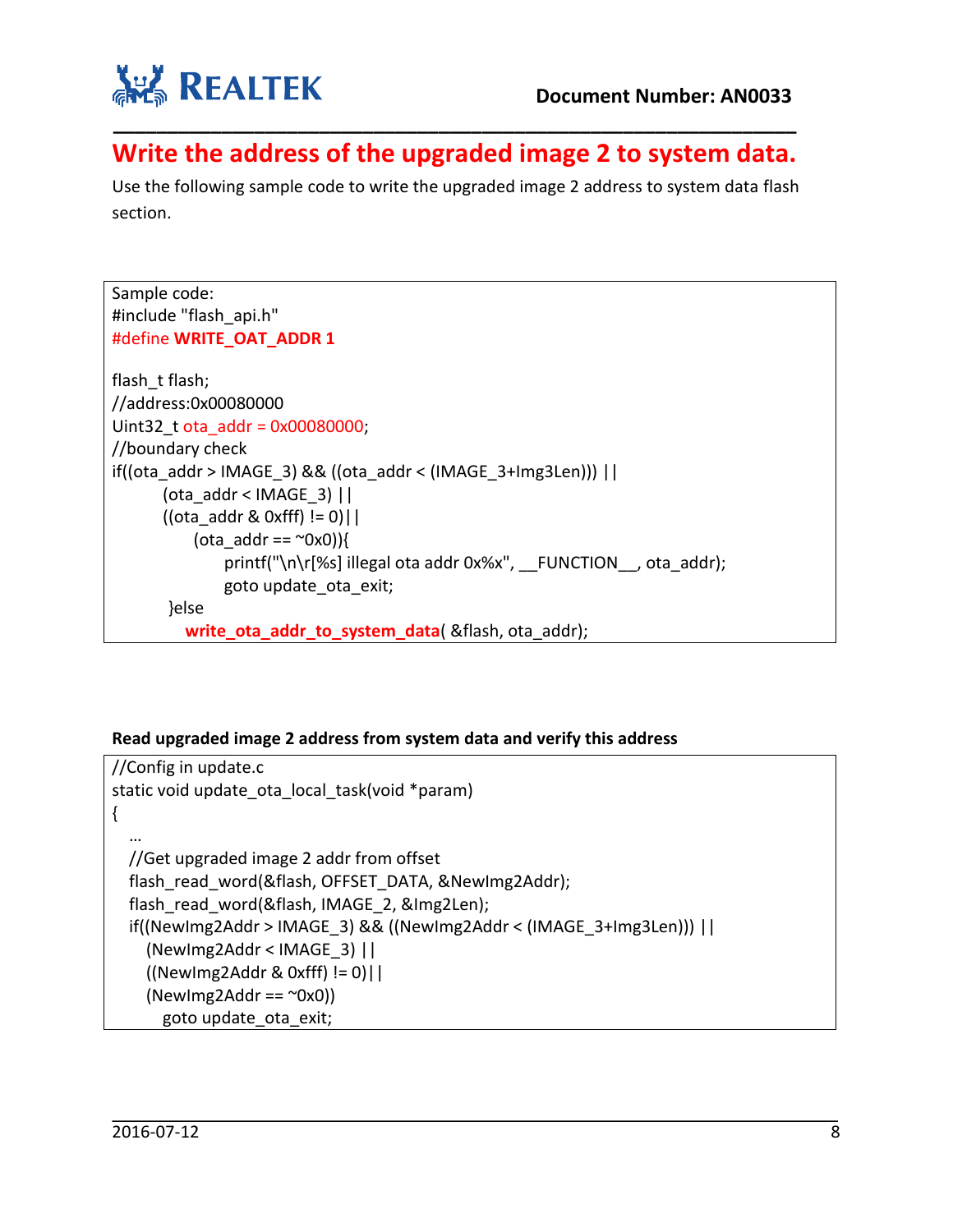

The address of OFFSET\_DATA is 0x9000, and the address of upgraded image 2 is the first 4 byte from this address. If the address was not qualified, then the ota process will be stopped.

**\_\_\_\_\_\_\_\_\_\_\_\_\_\_\_\_\_\_\_\_\_\_\_\_\_\_\_\_\_\_\_\_\_\_\_\_\_\_\_\_\_\_\_\_\_\_\_\_\_\_\_\_\_\_\_\_\_\_\_\_\_\_\_**

#### **Define custom signature**

| //Config in update.c<br>1. turn on the marco as follows:<br>#define CONFIG CUSTOM SIGNATURE 1<br>2. Define your own signature.                                                                                                                                                                                                                                    |
|-------------------------------------------------------------------------------------------------------------------------------------------------------------------------------------------------------------------------------------------------------------------------------------------------------------------------------------------------------------------|
| #if CONFIG_CUSTOM_SIGNATURE                                                                                                                                                                                                                                                                                                                                       |
| * Customized Signature                                                                                                                                                                                                                                                                                                                                            |
| // This signature can be used to verify the correctness of the image<br>// It will be located in fixed location in application image<br>#pragma location=".custom.validate.rodata"<br>const unsigned char cus sig[32] = "Customer Signature-modelxxx";<br>#endif<br>3. compare it while complete flashing.<br>static void update ota local task(void *param)<br>₹ |
| #if CONFIG CUSTOM SIGNATURE                                                                                                                                                                                                                                                                                                                                       |
| && !strcmp(read_custom_sig,custom_sig)                                                                                                                                                                                                                                                                                                                            |
| #endif                                                                                                                                                                                                                                                                                                                                                            |
|                                                                                                                                                                                                                                                                                                                                                                   |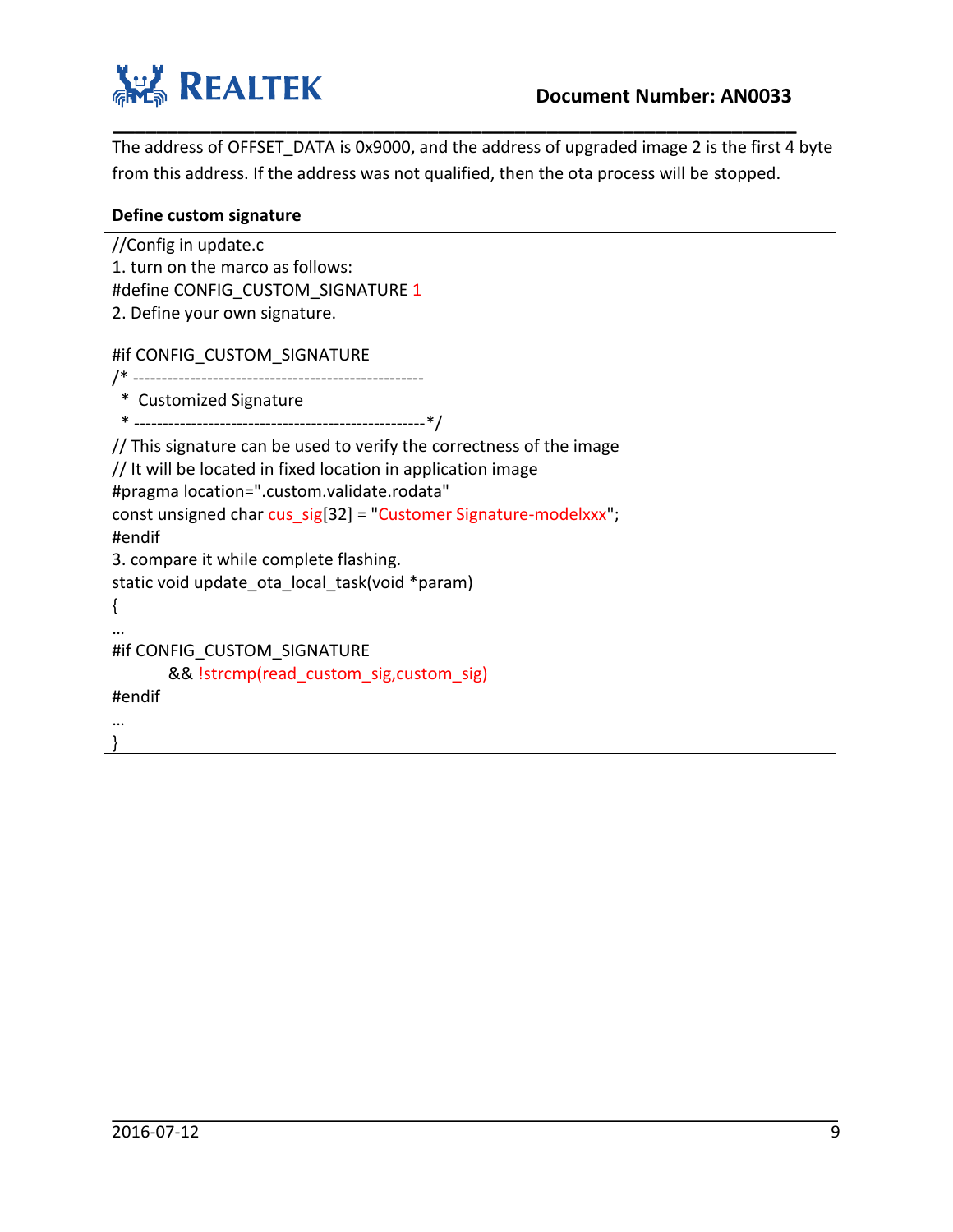

### 3.2.3 **Local download server**

Build new image New Project.bin in DownloadServer folder (path: tools\DownloadServer\).

<span id="page-9-0"></span>**\_\_\_\_\_\_\_\_\_\_\_\_\_\_\_\_\_\_\_\_\_\_\_\_\_\_\_\_\_\_\_\_\_\_\_\_\_\_\_\_\_\_\_\_\_\_\_\_\_\_\_\_\_\_\_\_\_\_\_\_\_\_\_**

| DownloadServer.exe | 2014/6/13 | 85 KB  |
|--------------------|-----------|--------|
| New_Project.bin    | 2014/8/13 | 330 KB |
| Sstart.bat         | 2014/8/13 | 1 KB   |

Edit start.bat file. Port = 8082, file = New\_Project.bin

| $\mathbf{1}$   | @echo off                             |  |
|----------------|---------------------------------------|--|
|                | 2 DownloadServer 8082 New Project.bin |  |
| $\mathfrak{D}$ | set /p DUMMY=Press Enter to Continue  |  |

Execute start.bat



Reboot device and connect to AP.

Enter command: ATWO=IP[PORT].



Local download server success message: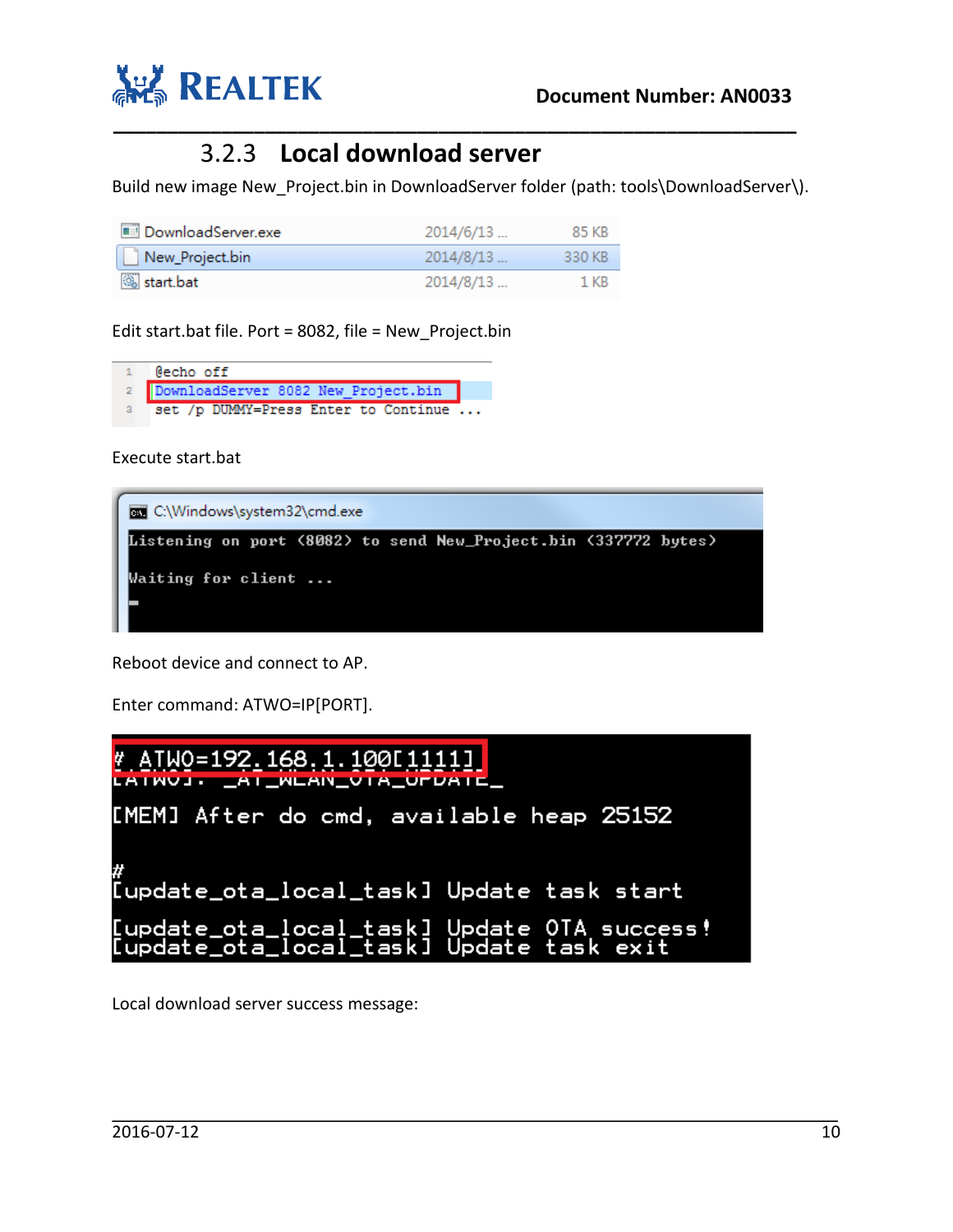

#### **Document Number: AN0033**

| х<br>$\Box$<br>$\equiv$<br>C:\Windows\system32\cmd.exe          |   |
|-----------------------------------------------------------------|---|
| Listening on port (8082) to send New_Project.bin (337772 bytes) |   |
| Waiting for client                                              | Ξ |
| Accept client connection from 192.168.1.101                     |   |
| Sending                                                         |   |
|                                                                 |   |
|                                                                 |   |
| Total send 337772 bytes                                         |   |
|                                                                 |   |
| Waiting for client                                              |   |

After finishing downloading image, device will be auto-rebooted, and the bootloader will load new image 2 if it exist.